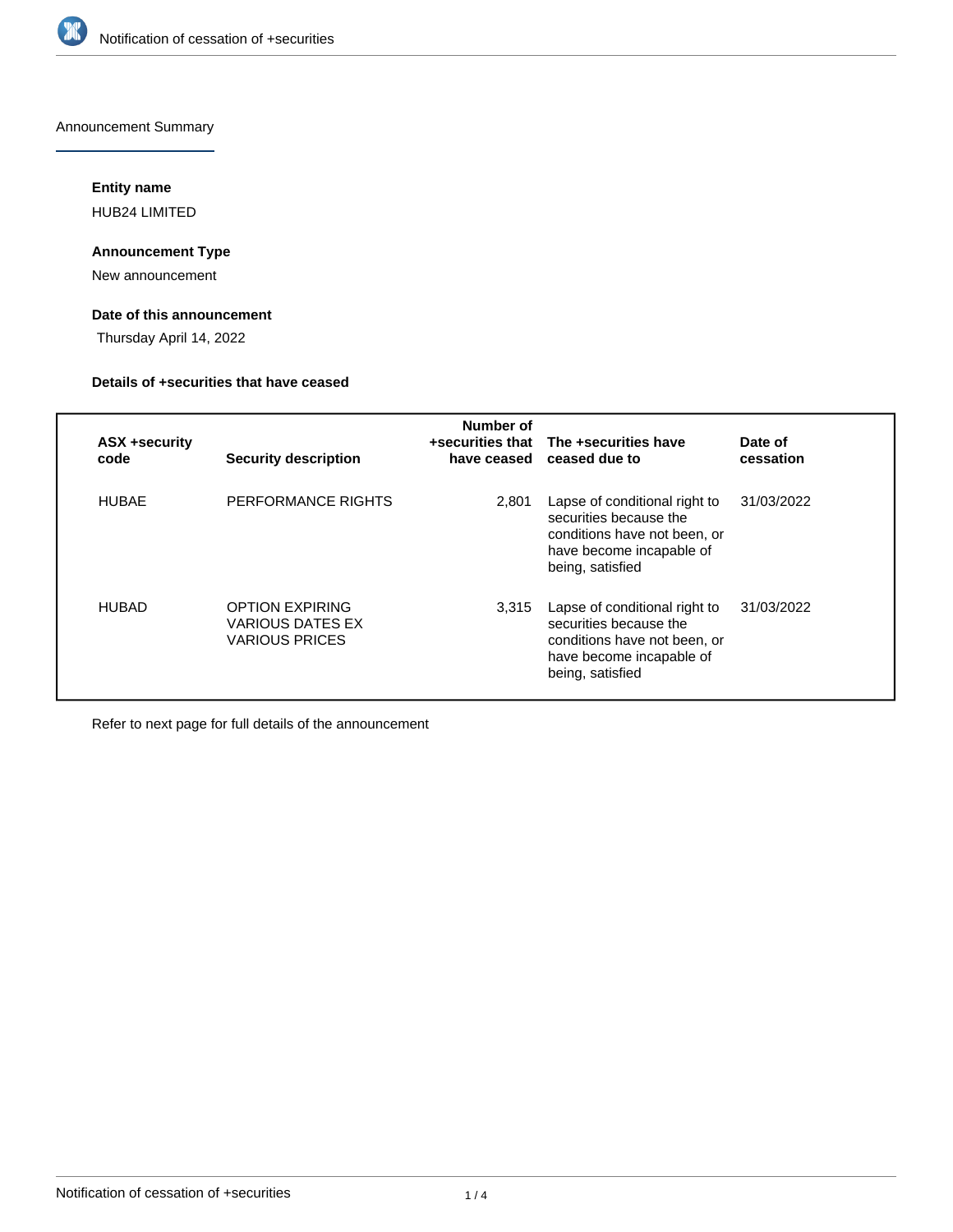

Part 1 - Announcement Details

## **1.1 Name of +Entity**

HUB24 LIMITED

We (the entity named above) provide the following information about our issued capital.

**1.2 Registered Number Type** ABN

**Registration Number** 87124891685

**1.3 ASX issuer code** HUB

**1.4 The announcement is** New announcement

# **1.5 Date of this announcement**

14/4/2022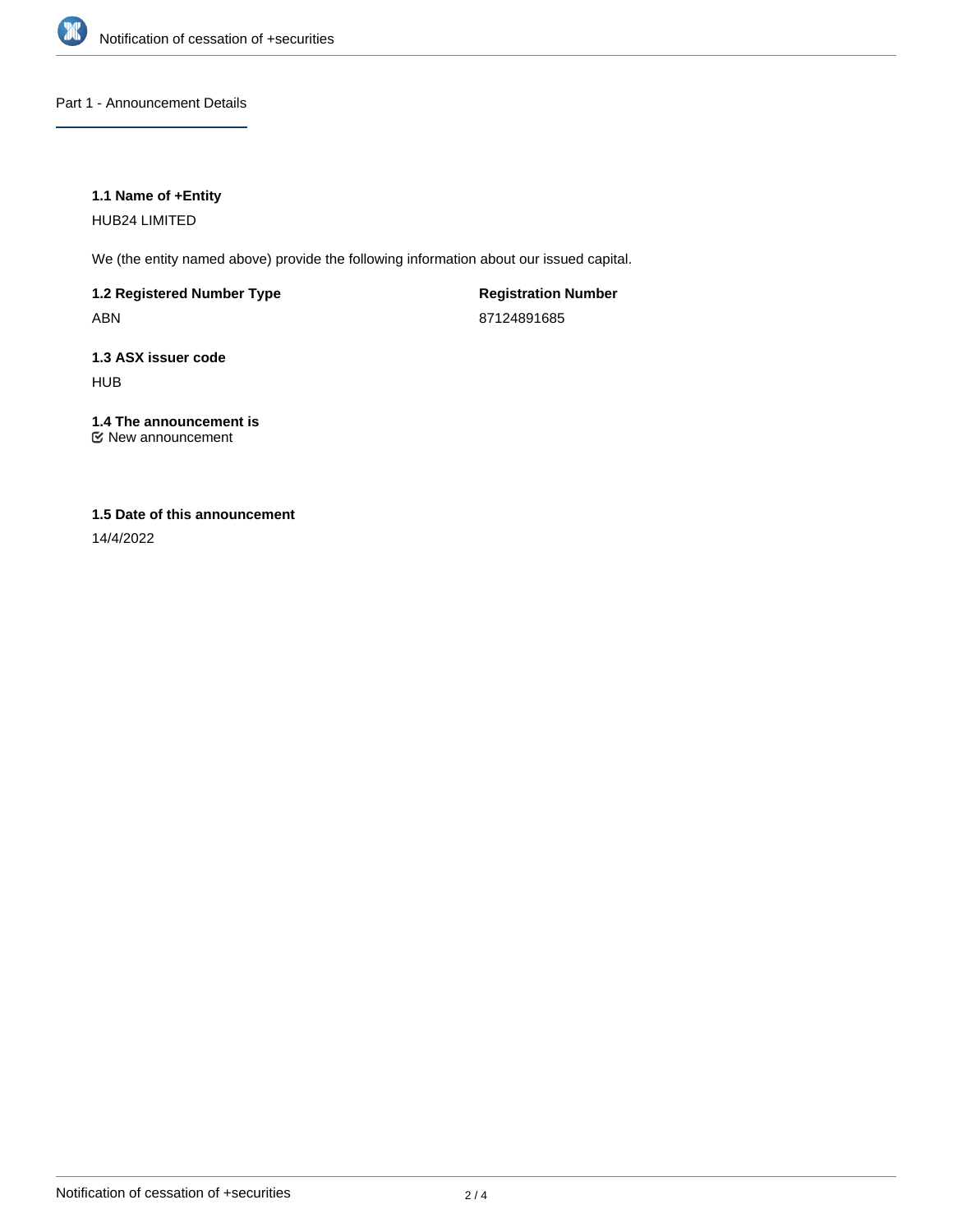

### Part 2 - Details of +equity securities or +debt securities that have ceased

## **ASX +Security Code and Description**

HUBAE : PERFORMANCE RIGHTS

#### **Unquoted +equity securities that have ceased**

**Number of securities that have ceased**

2,801

### **Reason for cessation**

Lapse of conditional right to securities because the conditions have not been, or have become incapable of being, satisfied

### **Date of cessation**

**Is the entity paying any consideration for the cessation?** No

31/3/2022

#### **Any other information the entity wishes to notify to ASX about the cessation?**

The cessation of Performance Rights relates to various dates during the relevant period being 01 January 2022 to 31 March 2022.

### **ASX +Security Code and Description**

HUBAD : OPTION EXPIRING VARIOUS DATES EX VARIOUS PRICES

### **Unquoted +equity securities that have ceased**

#### **Number of securities that have ceased**

3,315

### **Reason for cessation**

Lapse of conditional right to securities because the conditions have not been, or have become incapable of being, satisfied

**Date of cessation** 31/3/2022

**Is the entity paying any consideration for the cessation?** No

### **Any other information the entity wishes to notify to ASX about the cessation?**

The cessation of Options relates to various dates during the relevant period being 01 January 2022 to 31 March 2022.